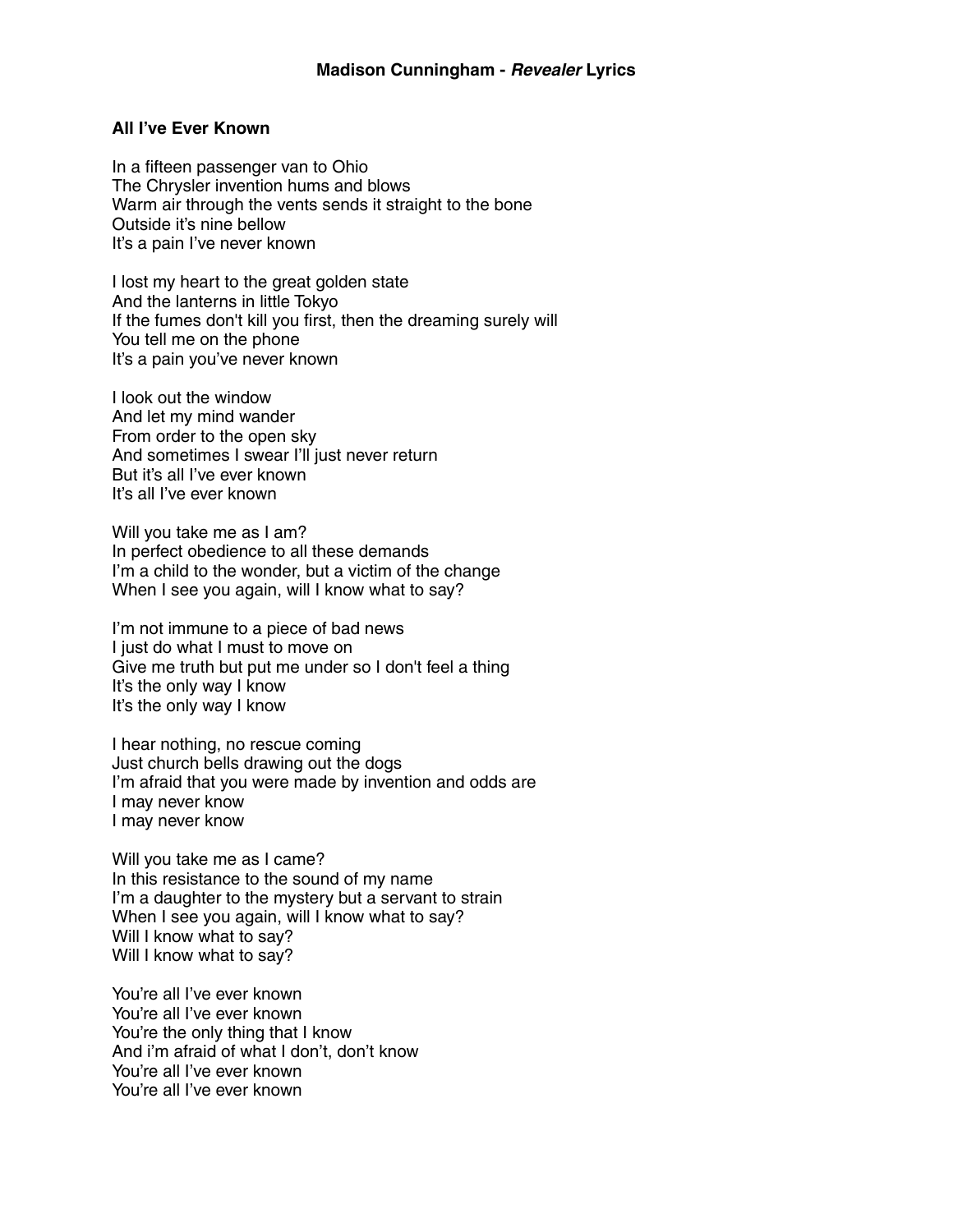#### **Hospital**

Well you'll never see me dying On screen or microscope I'll be the first to laugh it off To not be the brunt of your joke

Let me make a mistake It'll pay for its own cost Cuz regret is like an infant That won't let you sleep it off

Checking in to a hospital Where the nurse is earth and sky Fighting against my flesh and blood There's nothing I won't try Even heartache looks so easy To a pair of grieving eyes I am always one man down I am always one man down And dressed up

I am an antenna A feeding tube and a hard drive Entertaining myself to death To maintain some sort of life

Staring up at a concrete roof thinking It could fall any minute The fault line can't be reasoned with No matter what the house has in it

Checking in to a hospital Where the nurse is church and state The cure has got that oxygen We're all looking to taste With the face lines Of a moth's wings I want more time to waste I am always one man down I am always one man down And dressed up

If my mind's an orphanage You're not in the market to mind Living like this is Just no way to die

Put it in terms I can understand This wound is all I've got But I can't disconnect my hand From the damage that it's brought Well the straight face on this cruel place It just won't crack or break And I am always one man down I am always one man down And fed up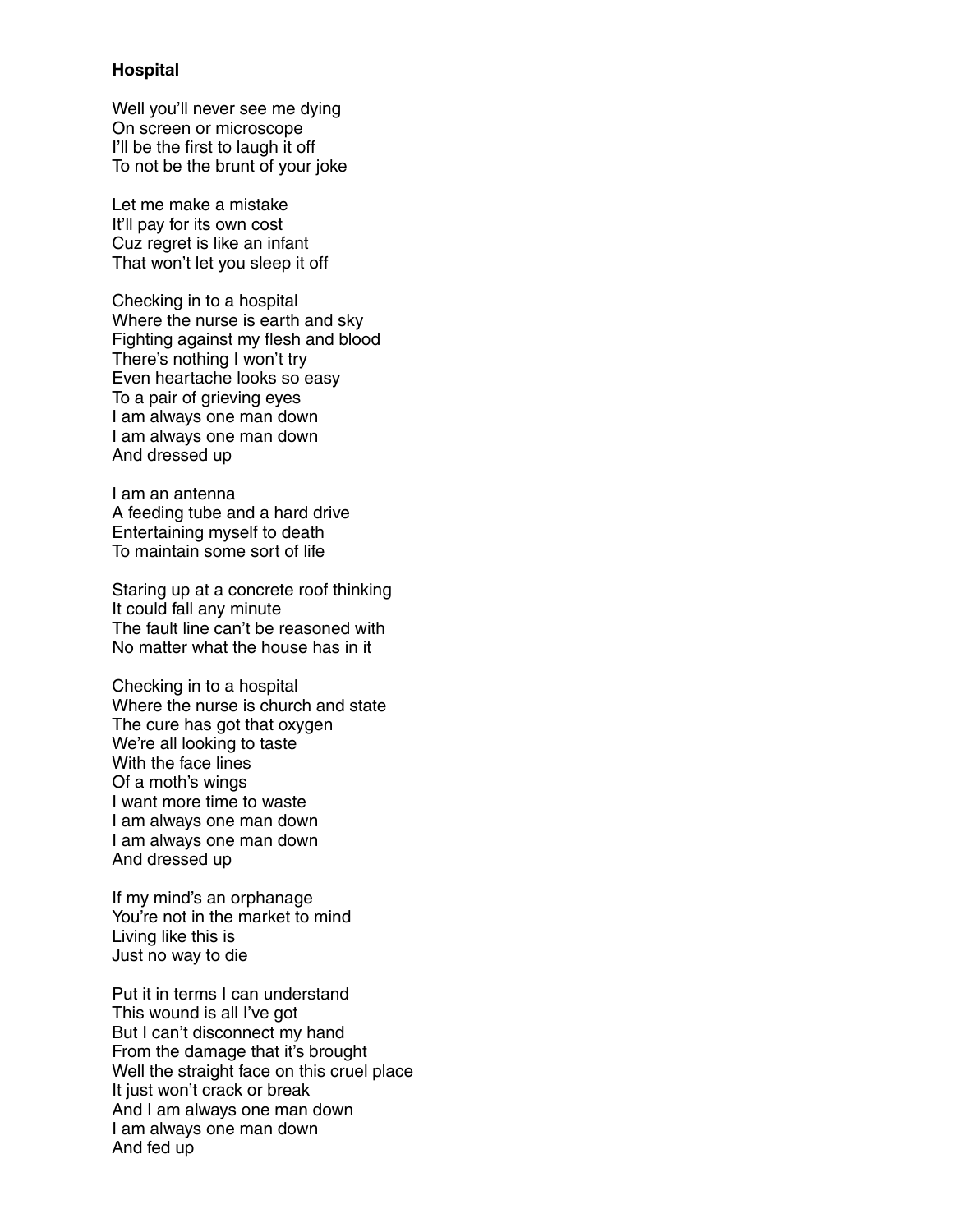## **Anywhere**

Jasmine on the vine Clothes drying on a chair Pay no mind to me and my Vonnegut hair Method and madness Nothing to discuss In the dark waiting on my eyes To adjust Any day now

Seek and you'll find her In hidden speech Thin as a vapor Moving at half speed I work hard Just to get through And i'm jealous thinking It comes easy to you

You could convince me of anything You could convince me of anything

Any day now I'll find myself free of it You'll turn and see me there Daring to answer to no one Any day now I'll smile in the face of it And you'll say you'd rather me anywhere Anywhere but here

Walking after dark Holding tight to my keys You don't give a second thought Walking where you please You say you are making it all harder Than it has to be but You call from your sky rise And I'm living underneath

You could convince me of anything You could convince me of anything

Any day now I'll find myself free of it You'll turn and see me there Daring to answer to no one Any day now I'll smile in the face of it And you'll say you'd rather me anywhere Anywhere Anywhere

What are you going on about I don't understand Shooting the blue bird down Just to feel more like a man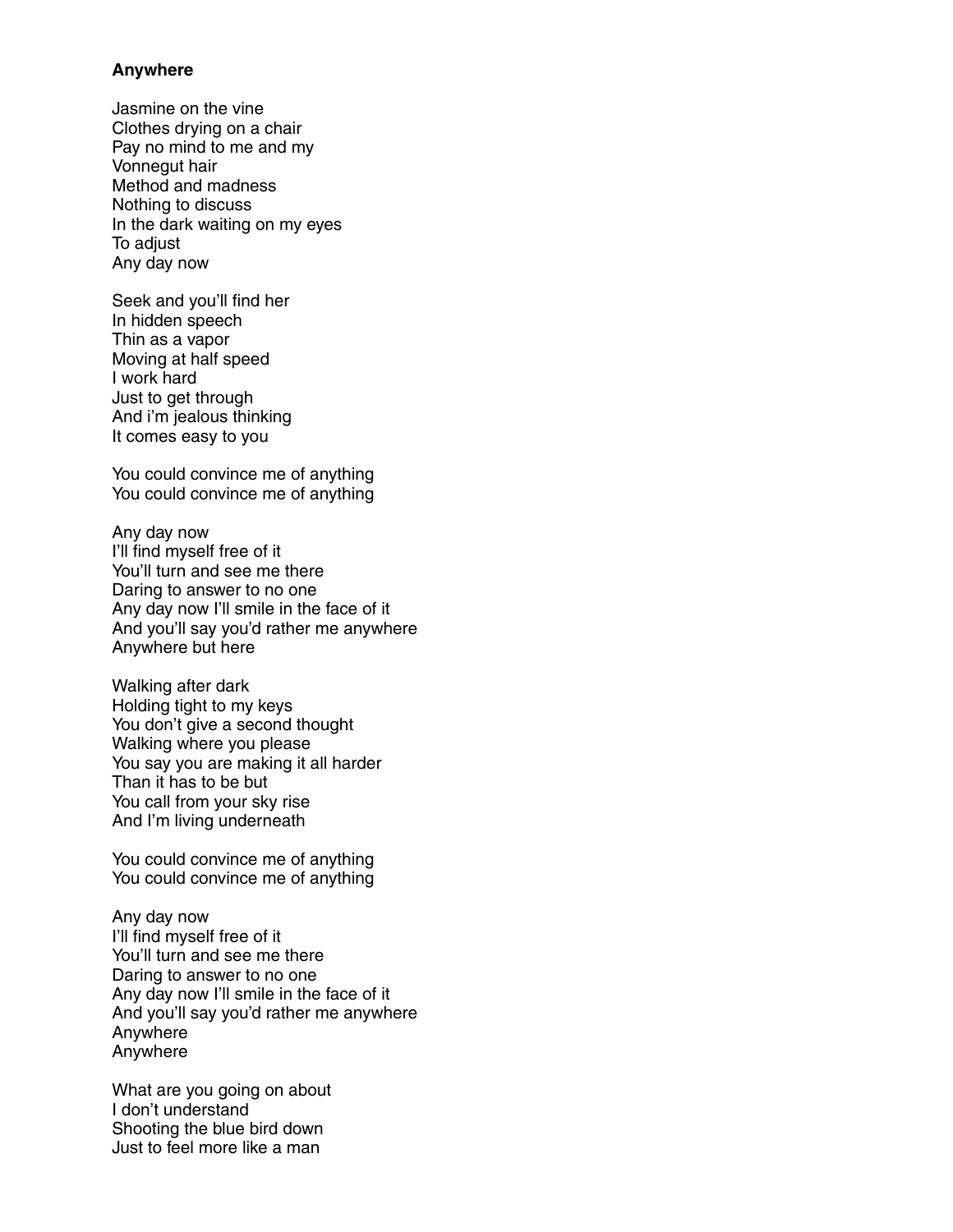What will it take I can't get you out You give and you take And you'll take for anything Oh you'd kill for anything Take my will if it would mean Bailing you out

Anywhere Anywhere Anywhere Anywhere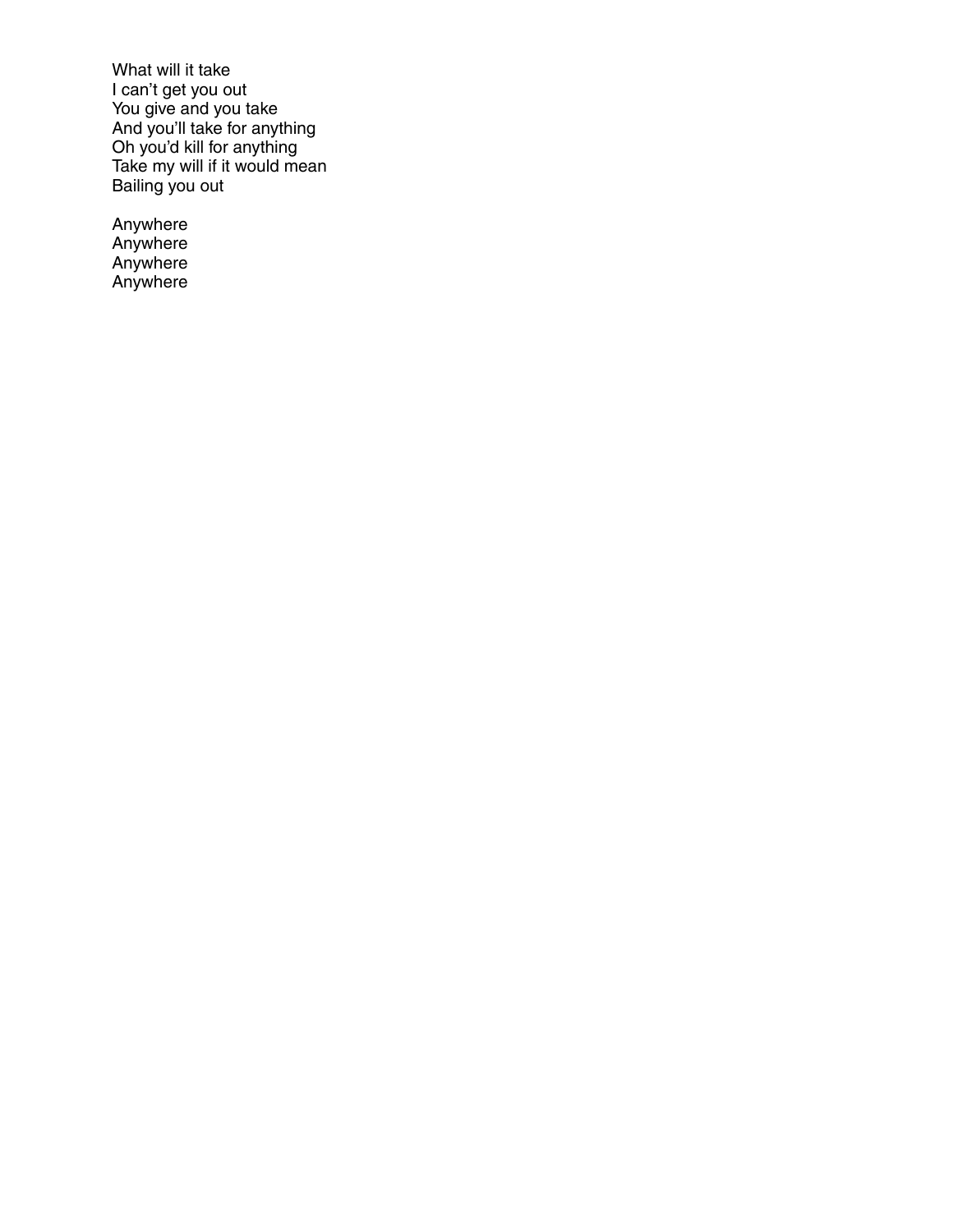#### **Sunshine Over The Counter**

Sunshine over the counter again The bank's running low I don't want your looks I don't want your candy I want your medicine I've been waiting for something good to really happen It's the way it's always been Or the way it's never been

I'm a coward at heart with some good excuses Sending my surrogate Stick you with a pen Cut you with some paper Feeling braver drinking gin I know just what to say after we're together It's the way I've always been Showing little to no skin

Good girl Got some bad in her Cussing like a drunk Driving with her knees Quarter to quarter Dealing with the torture Of living high To not feel low Spending more to not feel broke

I'm the middle child Of fear and democracy I'm making my religion proud Keep it to yourself Keep it in the family Keep your loud voice down Is the room getting smaller Or is it just your daughter? Laying the blueprint out Raise no question, feel no doubt

Good girl Got some bad in her Green ink heart On her lower back Knife in the toaster Didn't know it could kill her Living high To not feel low Saying you know what you don't

Whose love and whose dime Is paying for it this time? A little tall for your grade Overworked and underpaid

Bad girl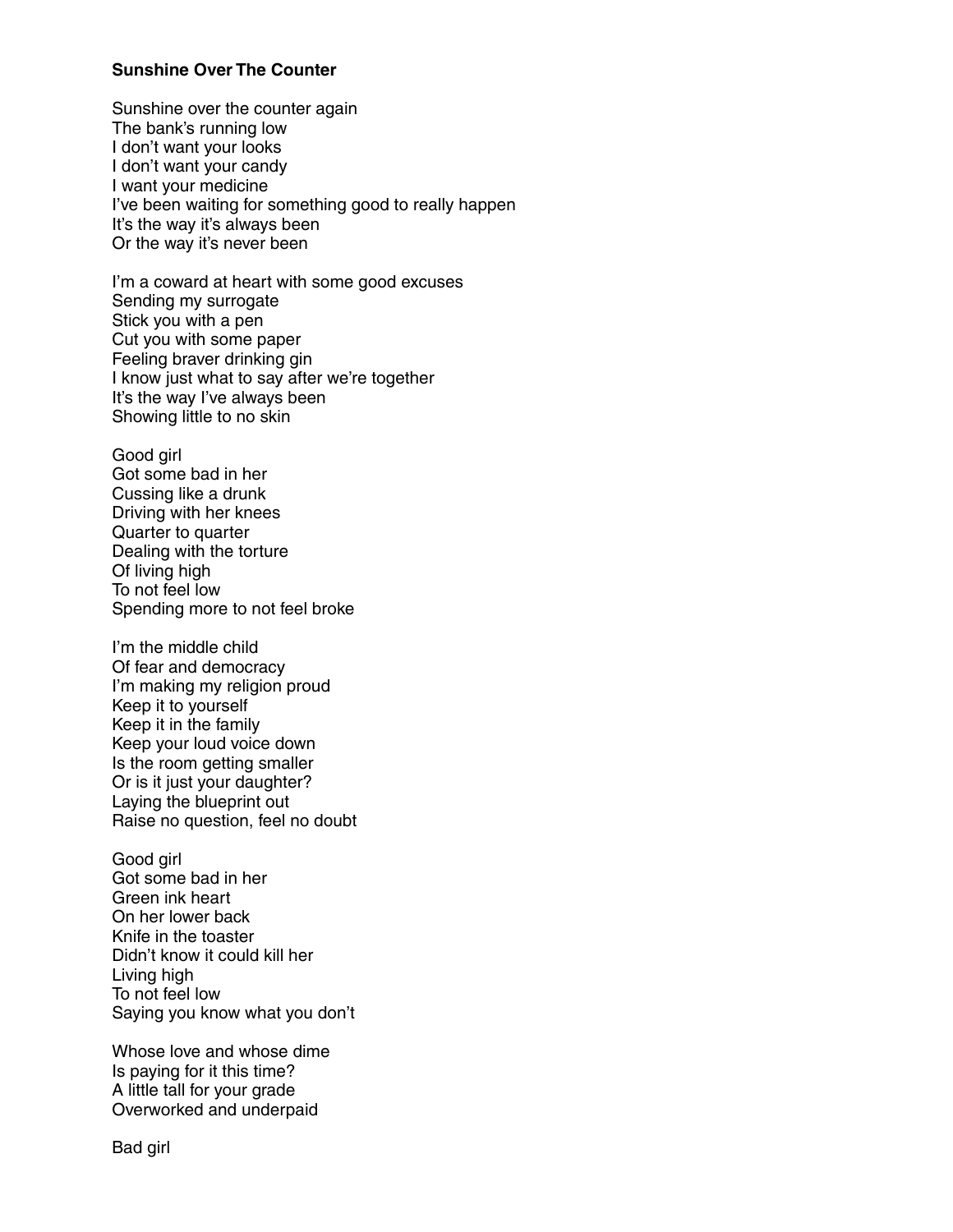Got some good in her Cussing like a drunk Driving with her knees Quarter to quarter Dealing with the torture Of living high to not feel low

Bad girl Got some good in her Got some guilt too You'll see if you're looking Losing grip And skipping dinners Don't you remember feeling low? When it got hard to say no Living high to not feel So low

Sunshine over the counter again Sunshine over the counter again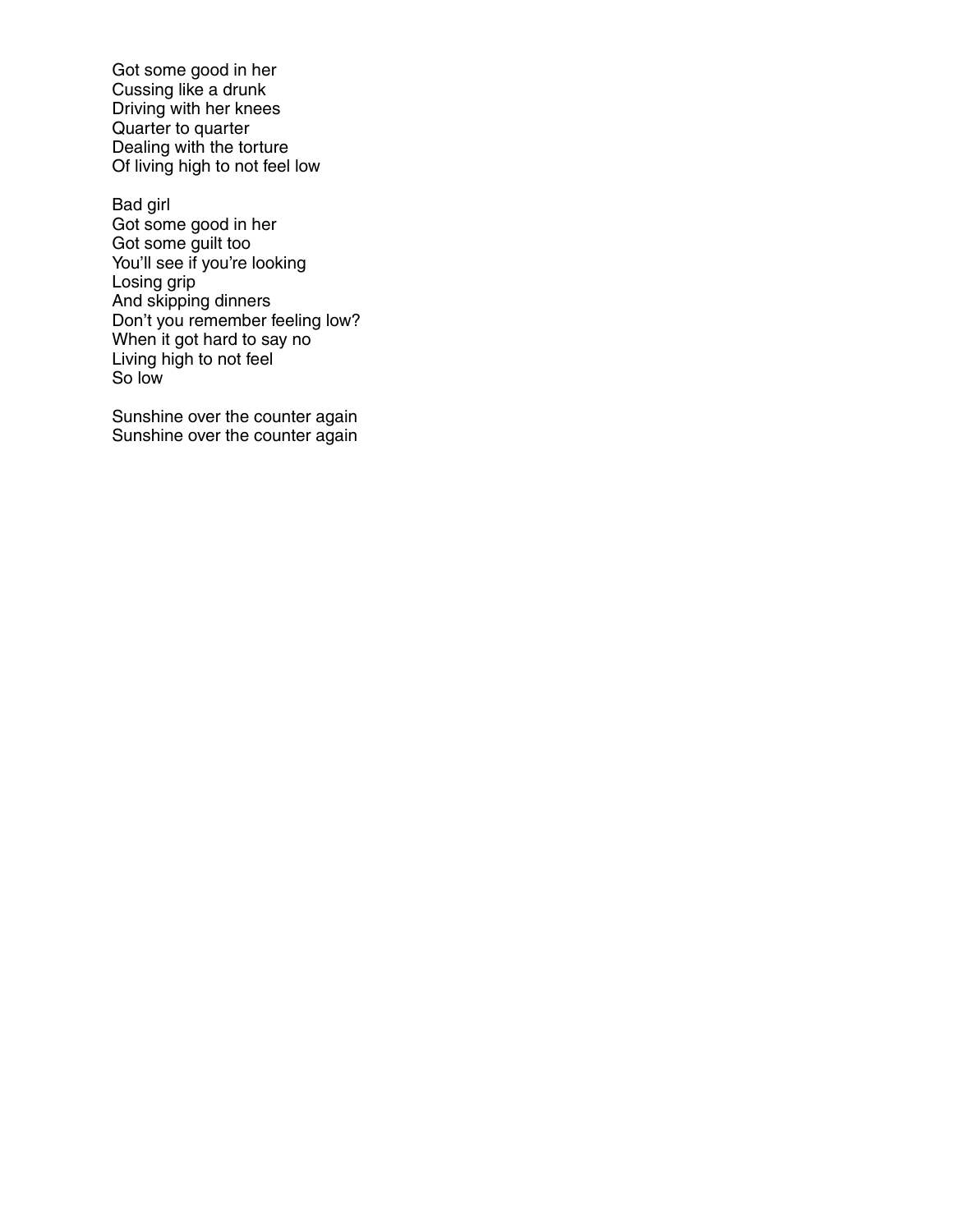# **Life According To Raechel**

Once your girl I'm always your girl When I'm here or when I'm there Or on a plane headed somewhere

You were staring down the cars Hoping it would be one of ours Children and grandchildren writing you cards But how long were you waiting for me To make a left down your street?

It's not if, darling it's when Was there something left unsaid? Were your eyes green, were they blue? What was it that I forgot to ask you? Busy hands, I'll set 'em down To say I love you right out loud I'll bet you're making heaven laugh But it feels like tears and memories are all we have

Once I knew it I was always a know it all Too busy too stressed out To take your call Thought I would always find you there Sitting in your TV chair While time is in a bar having a laugh somewhere The nurse said you were waiting for me To let go, to let it be

It's not if, darling it's when There's always something left unsaid Were your eyes green, were they blue? What was it that I forgot to ask you? Busy hands, I'll set 'em down To say I love you here and now Did God need a new lead in his band? When this world and its people Are all we have

Once your girl I'm always your girl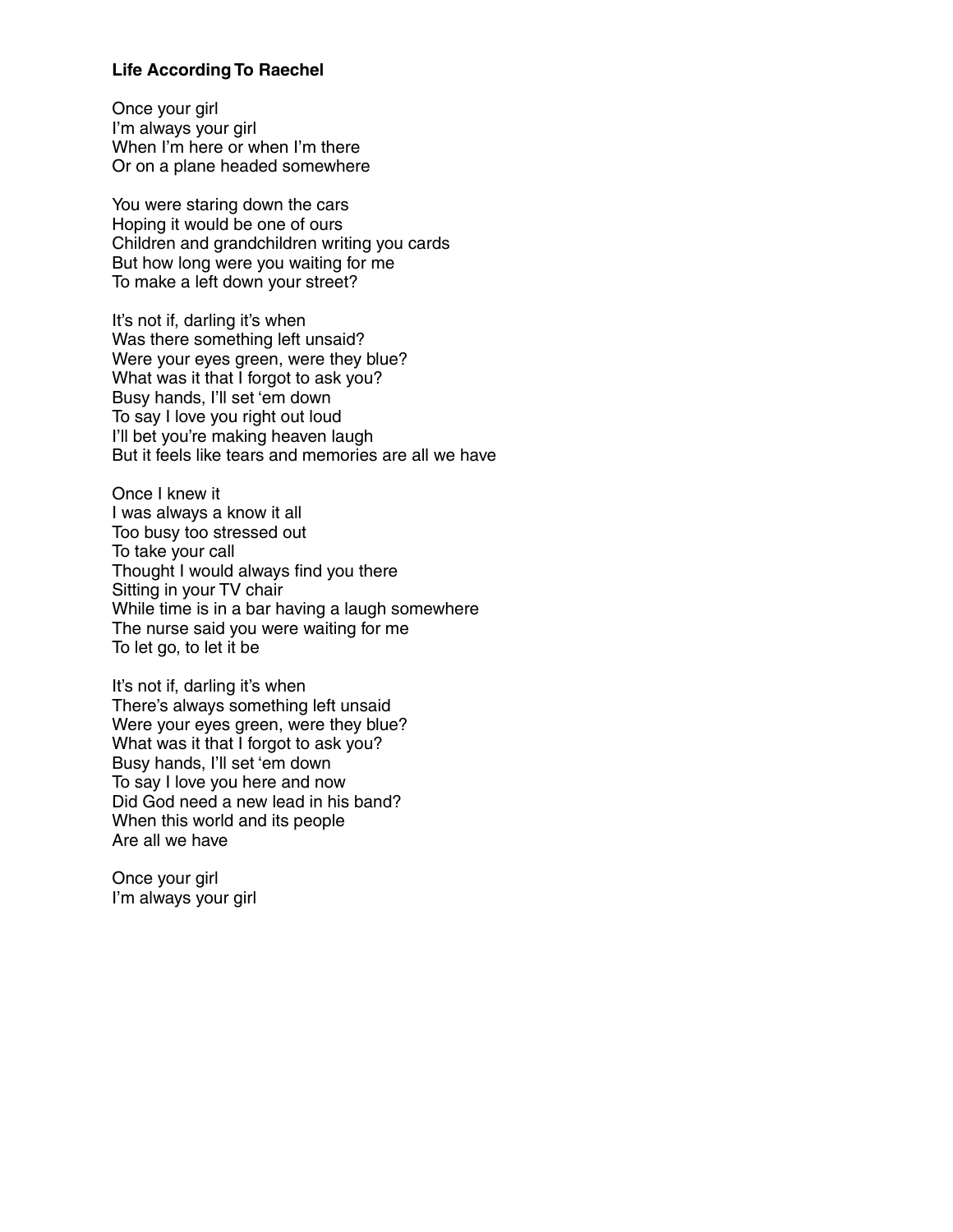#### **Who AreYou Now**

Doesn't it feel strange When you come to say it out loud? Time to act your age No one's gonna show you how

You say it's getting too late to change it now And the way you are is painted and drying out The mind has a way of building you up to break you down

Who are you now? Who are you this time? Who are you now? Who are you this time?

It's not the notes you play But all of the notes you imply Yeah you know just what to say When you're not convinced That it's right

Do you mourn for what is Or for all that you had? Do you wanna drive that car Right on to the tracks? Well anything worth loving and asking Will drive you mad

Who are you now? Who are you this time? Who are you now? Who are you this time? Who are you now? Who are you this time?

When did war become sensible and love unfair? Well neither one will give you the time to prepare But this dance comes naturally Once you put your feet there

Who are you now? Who are you now? Who are you this time?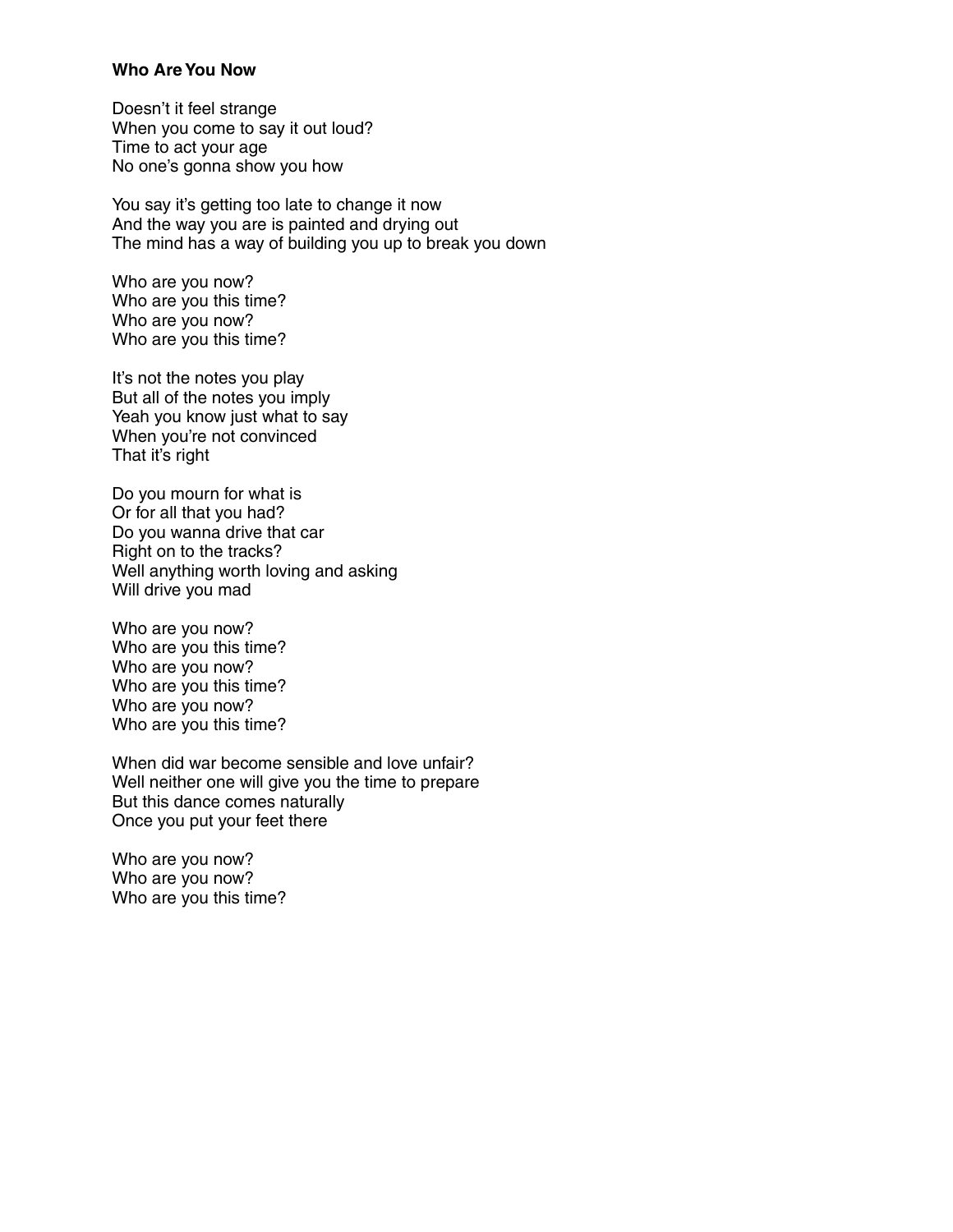### **In From Japan**

Rocket to land In from Japan Tell me what's your mission here Lord only knows It's been weighing on your mind

Eyes are like signals Traveling missiles Waiting on an act of God To level the pressure And the claustrophobia

It comes and goes Cosmic revelation And plateaus Tryin' to be the next original In a tribute band **Watermark** They're trying to own the image Nature carved Well metadata won't support your cause Did you expect anything more, or less?

No one's holding you back now No one's holding you back now

Carnival skies Ballet on ice Bombs exploding in reverse The world's greatest song Is one no mortal's ever heard

Wired for sound Infected with doubt Petals falling at your feet It's hard to pick out the imitation From the real thing

Out from the West The city sparkles like a sequined dress You're sitting right across from a lifeless Animation of yourself The dog days Are getting smaller as you pull away A phone line from the future Calls to say, "You're gonna mess it up again My friend"

No one's holding you back now No one's holding you back now

The planet in orbit wanes Some things are too hard to say Out loud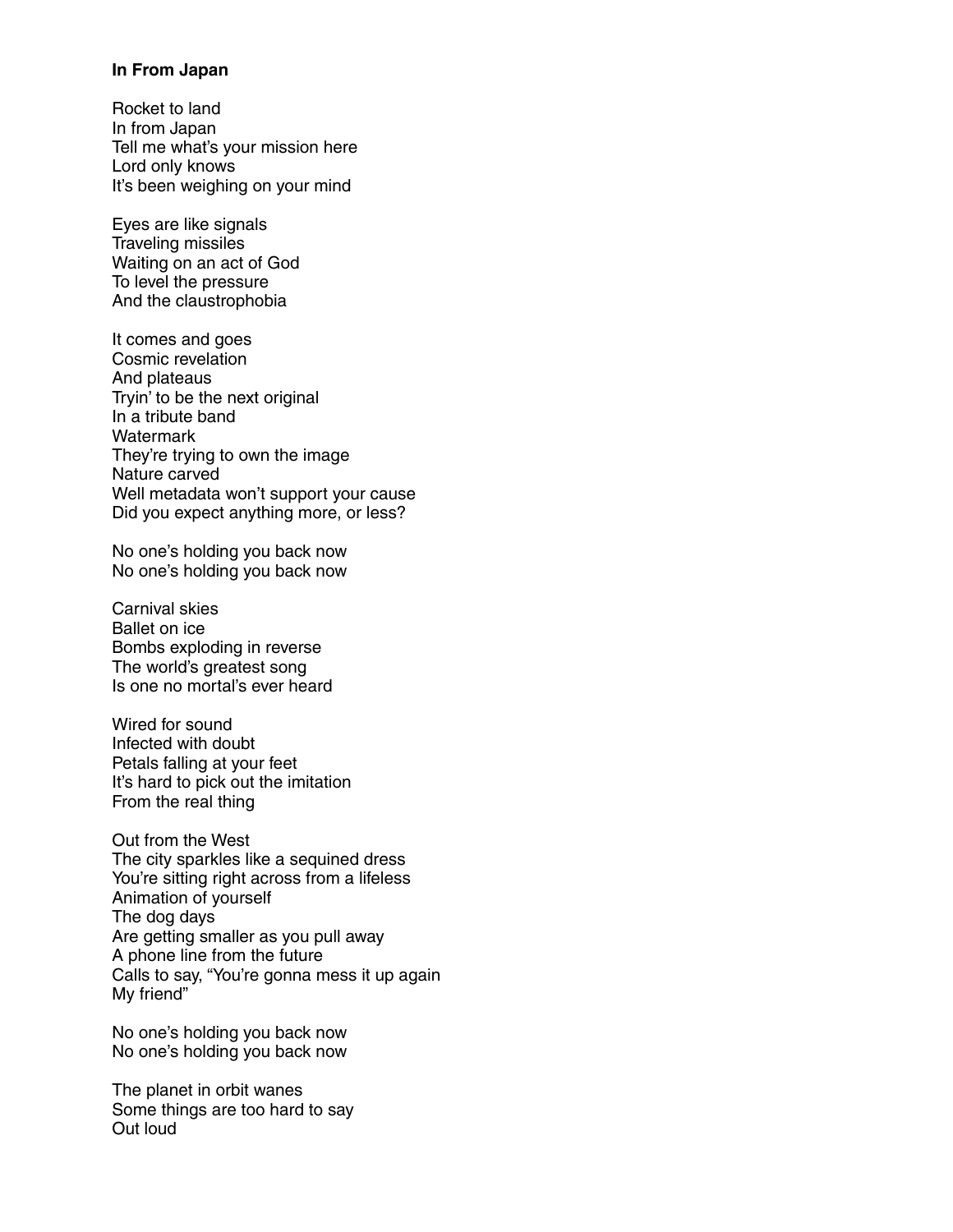No one's holding you back now No one's holding you back now No one's holding you back now No one's holding you back now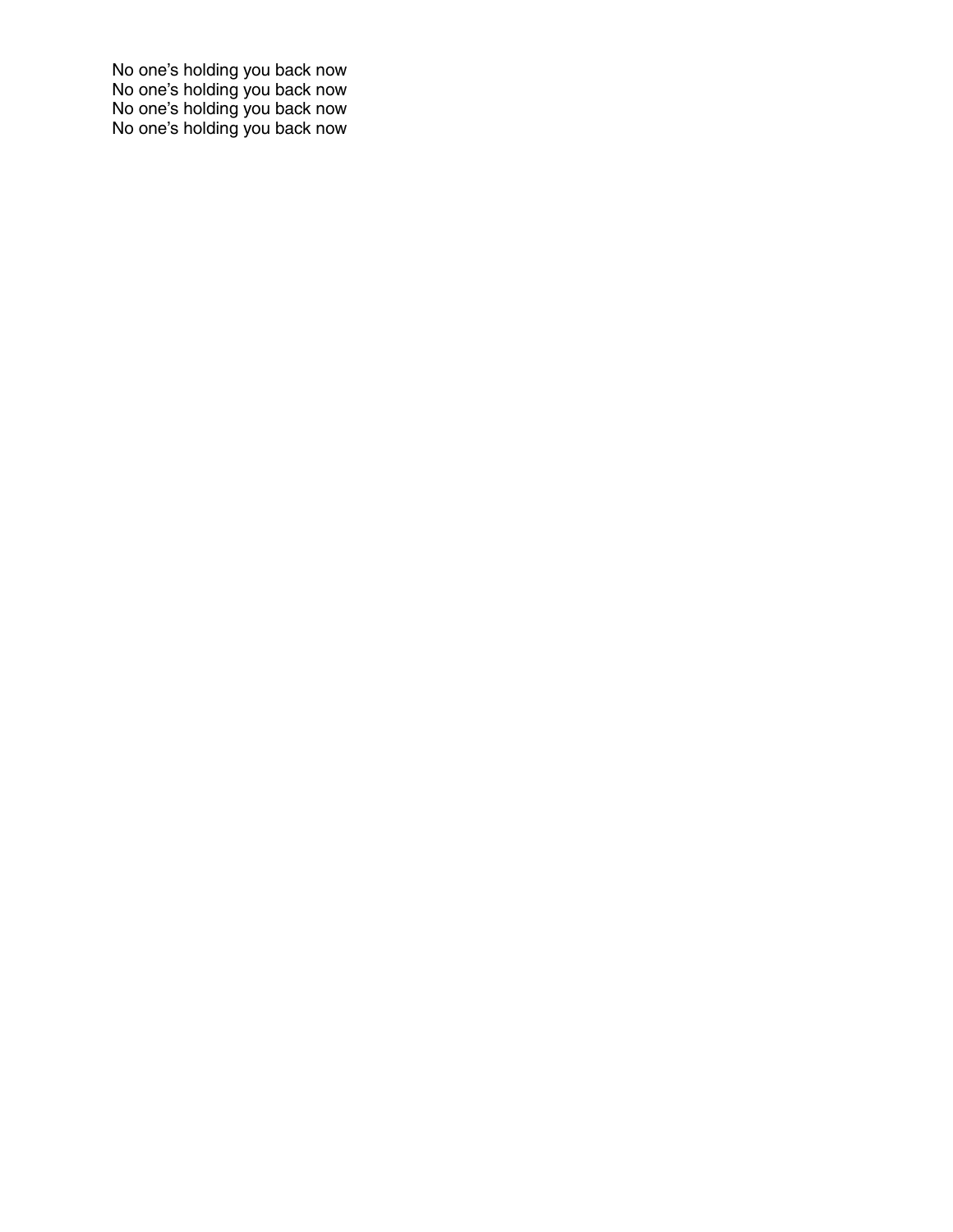### **Collider Particles**

I turn around I turn around How long have you been there?

Not making a sound Not making a sound Doing your best not stare

Poster of the modern age You said you're not yourself today Pin the tail, medicate Whatever keeps you motivated

Apple for the knowledge And poison for the truth If I knew of a better way dear I'd hand it off to you

**Motorways Barricades** Artificial serenade Pin the tail Medicate Whatever keeps you motivated

Collider particles Entirely possible You might have to lose your mind To wrap your head around it Don't be cynical Mistakes are miracles designed To take what's sensible And ask yourself why

Did everything the right way Just born in the wrong time Ancient constellations still Drawing out the same lines

Poster of the modern age The currency of our rage

Collider particles Entirely possible You might have to lose your mind To wrap your head around it Nearly biblical Mistakes are miracles designed To take what's sensible And ask yourself, yourself why Why, why, why

Laughter won't kill you babe Lonely is the killer babe If there was something I could say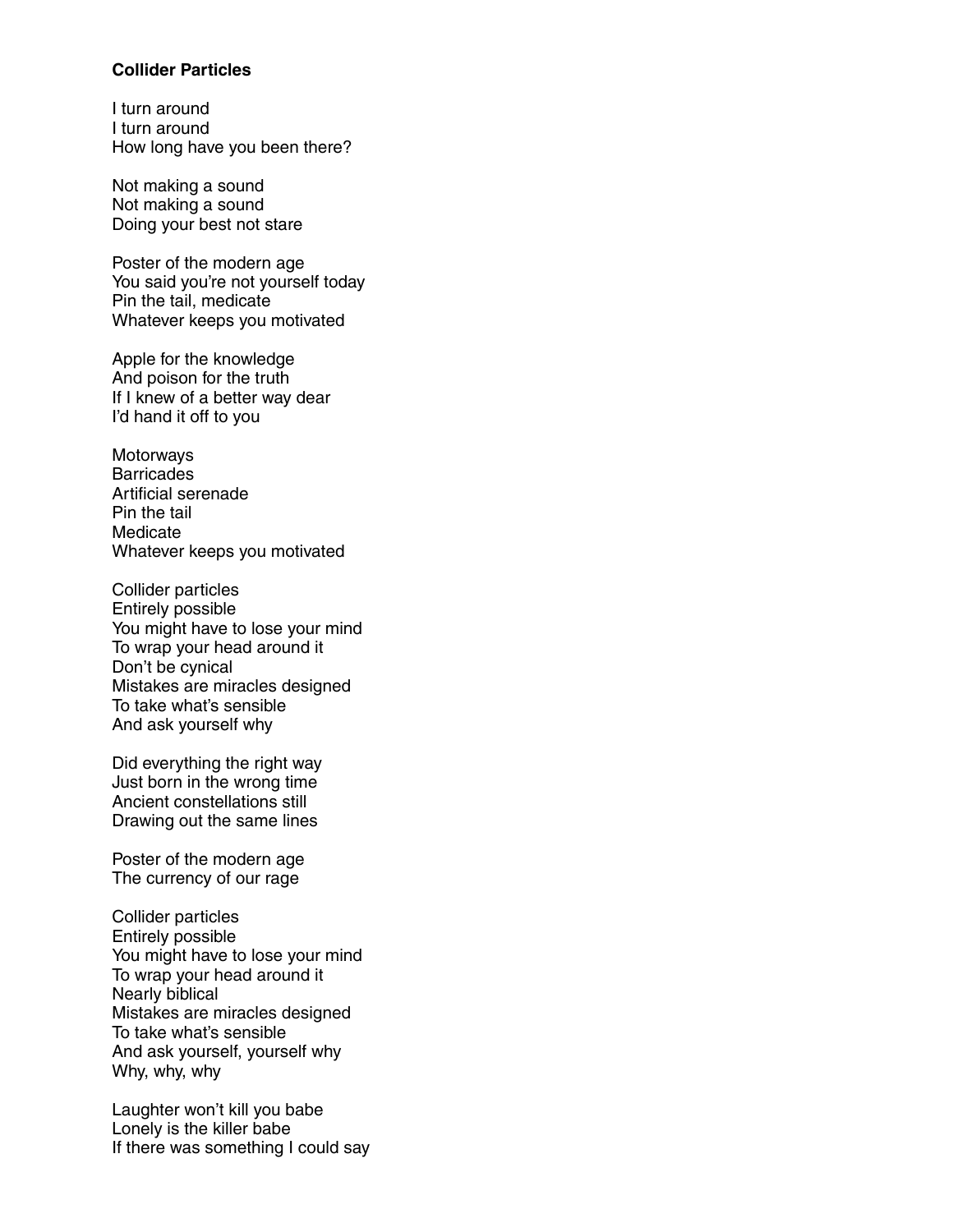I would, if there was something I could say I would I would I would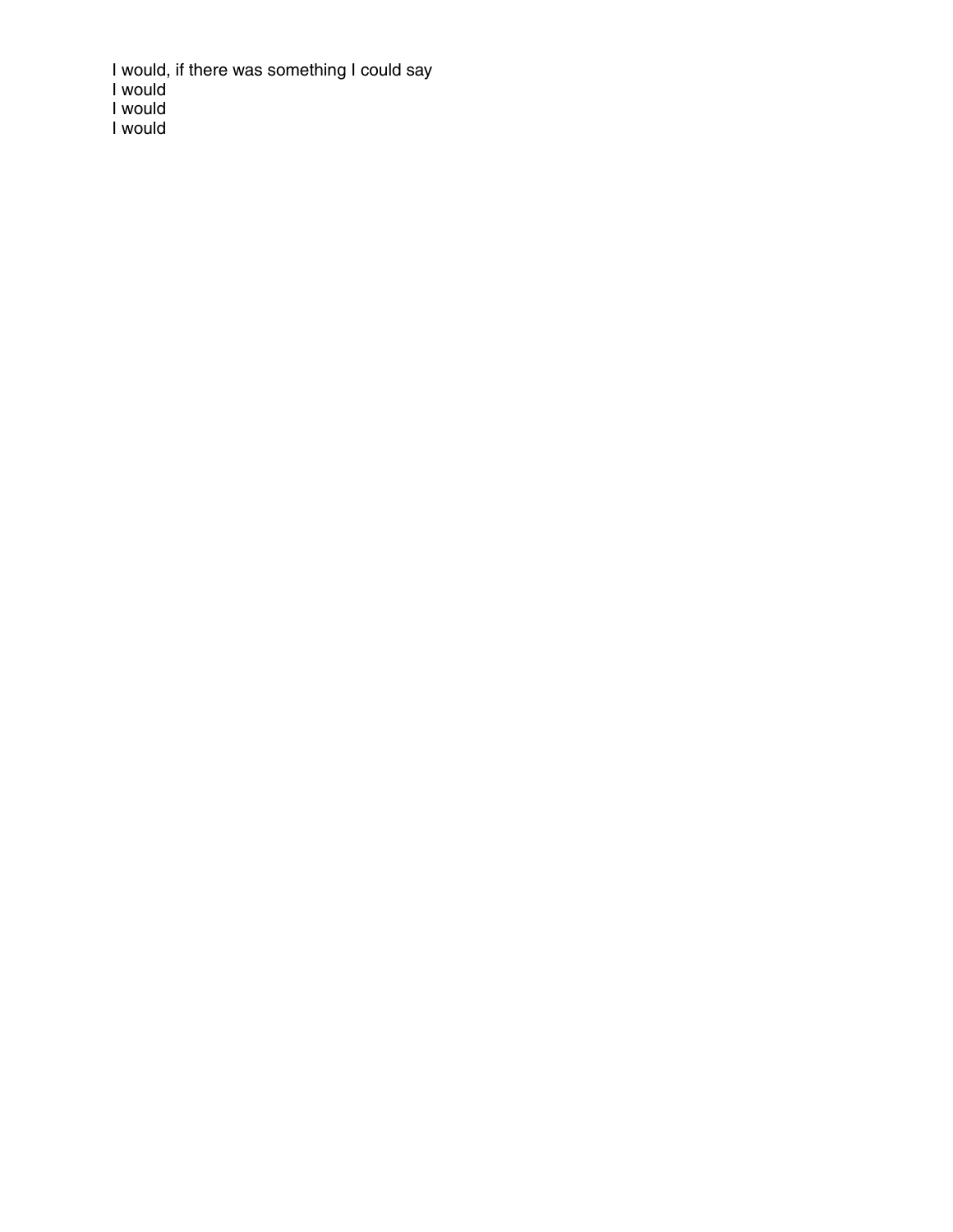# **Your Hate Could Power A Train**

Under blue lamp light and radio waves A lab full of white coats examine the frame Of the mind and its suffering, still no one can say How someone reclaims a little autonomy Sold it to the land, tossed it like seed Saw it grow hands and fold me underneath

Your name is a torch to the skin, and I've heard it Spoken it so many times it hardly sounds like a word You're not to be crossed, but then you never were You say God and men have always raced to be first And I'm under the table catching the excess Left to be strung over two thousand frets

What does it say about you? Your hate could power a train And what does it say about me? Your love could get away with anything With anything

I put needle to the groove, and let it play out While you're playing on virtue, what could I say now? Plain as the limb on your family tree I know the way they hurt you is the way you hurt me Quietly I'm losing my mind, losing my mind, losing my mind And you don't seem to mind now

What does it say about you? Your hate could power a train And what does it say about me? Your love could get away With anything With anything

I'm not messing around Not ready to laugh about it I don't worship the ground that's holding you I think it's wrong, the way you harm But no one ever looks too hard at it

What does it say about you? Your hate could power a train And what does it say about me? Your love could get away with anything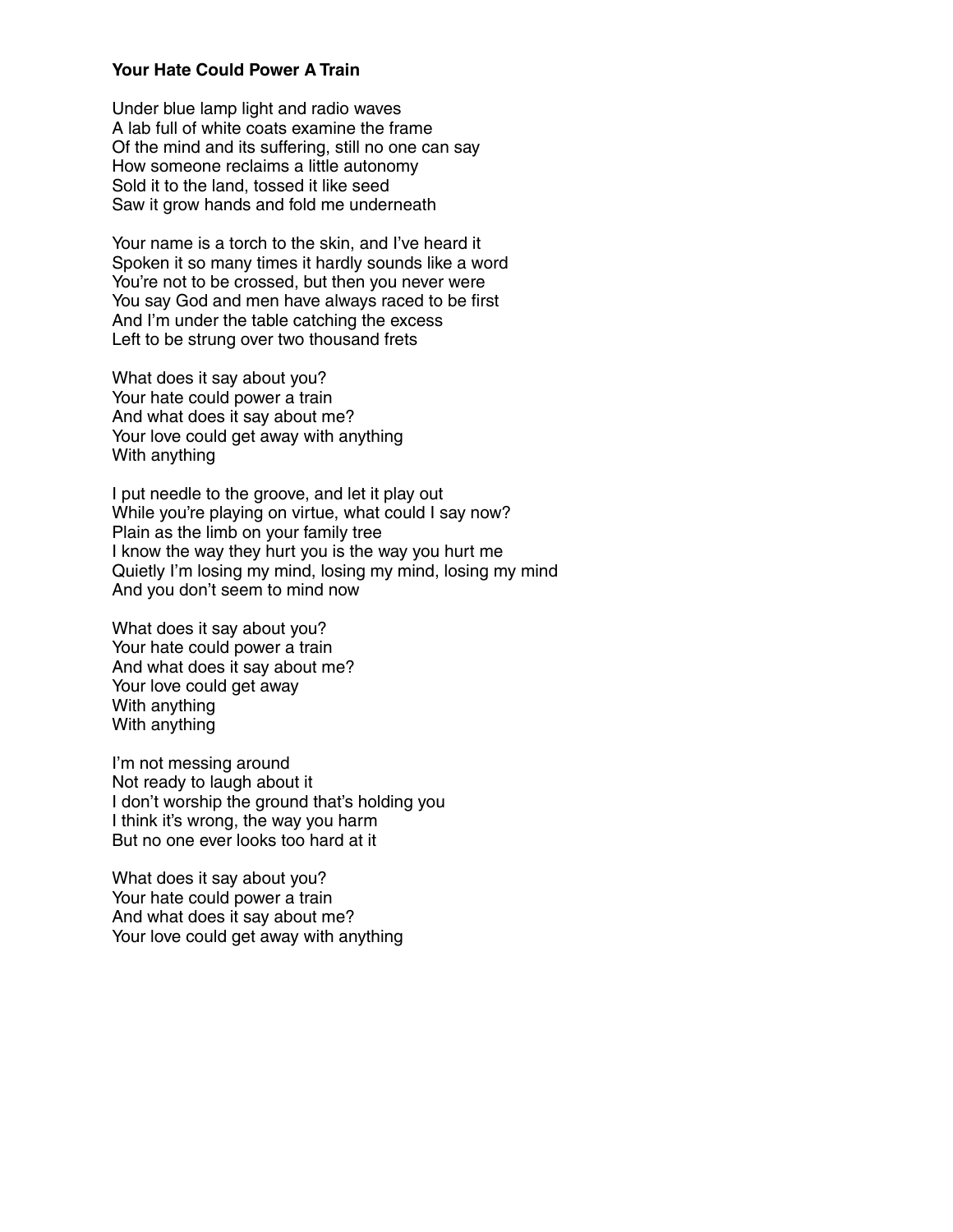# **Our Rebellion**

What is wrong? Have you forgot I'm not a stranger? You're lead footed and head strong And the quiet turns me into a rambler

When it's all said and done I'm not here looking for a fight But if love is our rebellion Put me on the front lines

We're miles away and rooms apart Heavy metal and Mozart I'm not trying to classify you We're running with the cattle Drinking with the herd Living by the written word I'm not trying to simplify you

I'm not the only one Putting a bruised ego on some ice But if love is our rebellion Put me on the front lines

Your eyes are checkers on a board But babe I'm not competing Who is it we're working for? The war or the treaty

You walk a fine rope I draw a clean line You're sealed as an envelope And I give you a piece of my mind You speak in numbers And I sing in metaphor Long is the window And hidden is the door

I'm not your enemy But I cannot be your sense of pride If love is our insanity Then I'm losing my mind Then I'm losing my mind

Like drawing a picture with an oven mitt Neither one of us are seeing it